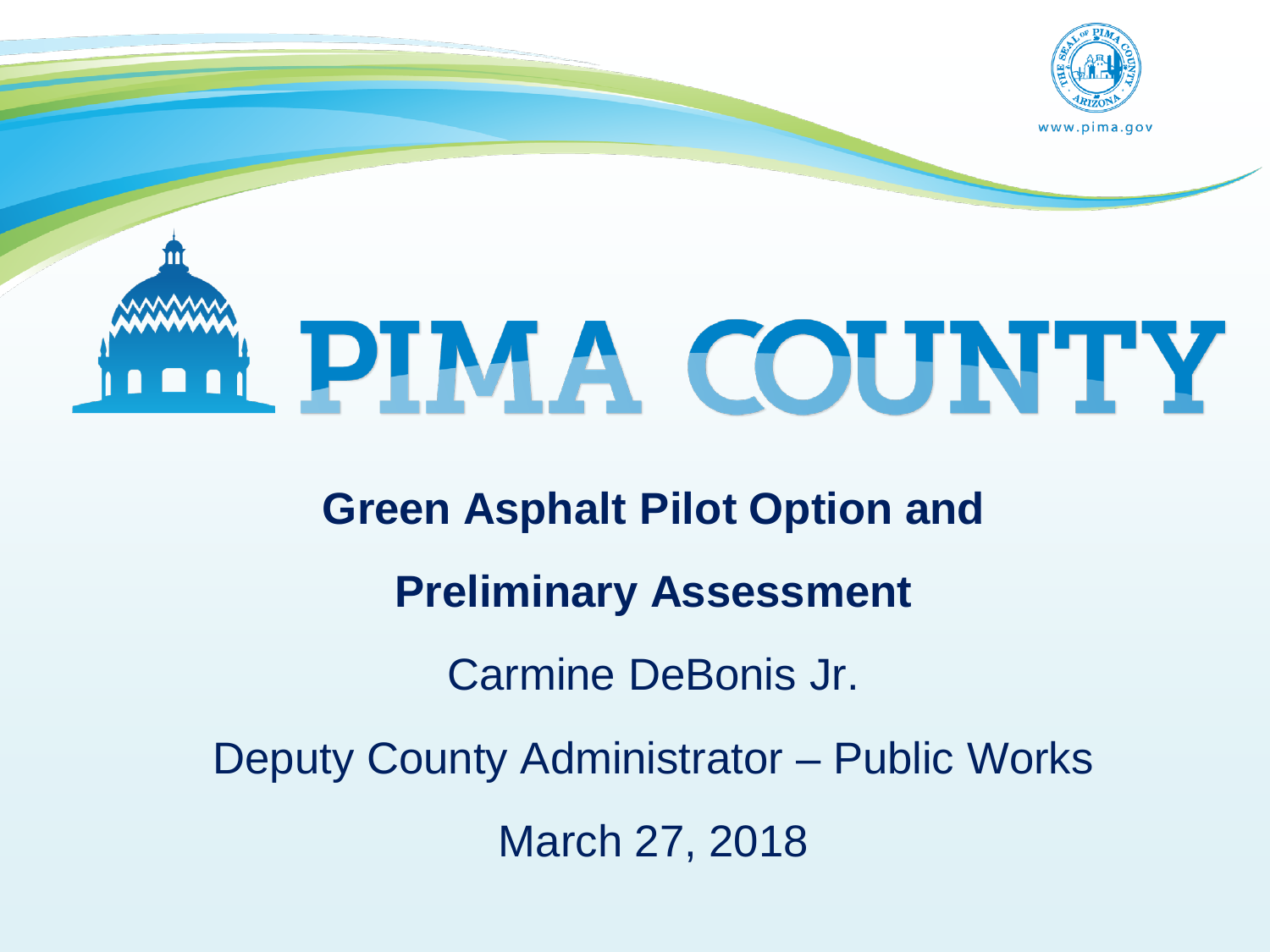

# **Today's Topics**

- Overview of Proposed Green Asphalt Pilot
- PASER Observation Assessment
- Analysis Constraints
- Preliminary Findings Summary
- **Questions**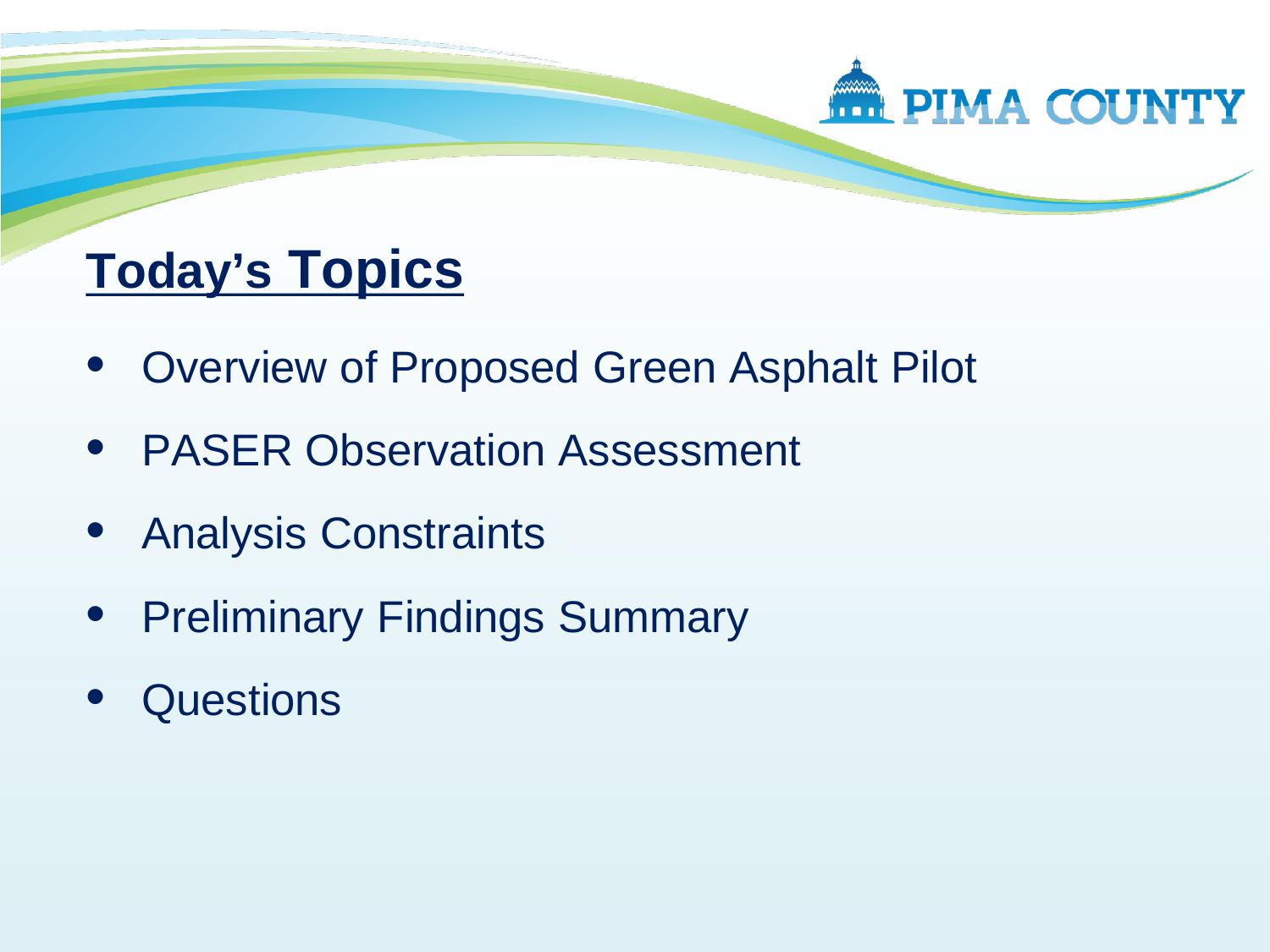# **PIMA COUNTY**

## **Proposed Green Asphalt Pilot**

- Tucson Asphalt approached Pima County about use of green asphalt overlay on failed condition roads.
	- Asserts 1" green overlay can be used in lieu of standard 2" mill and fill repair
	- Claims cost is 40% to 60% lower than conventional asphalt application
- County Administrator requested cost estimates for Sabino Town and Country and Moondance subdivisions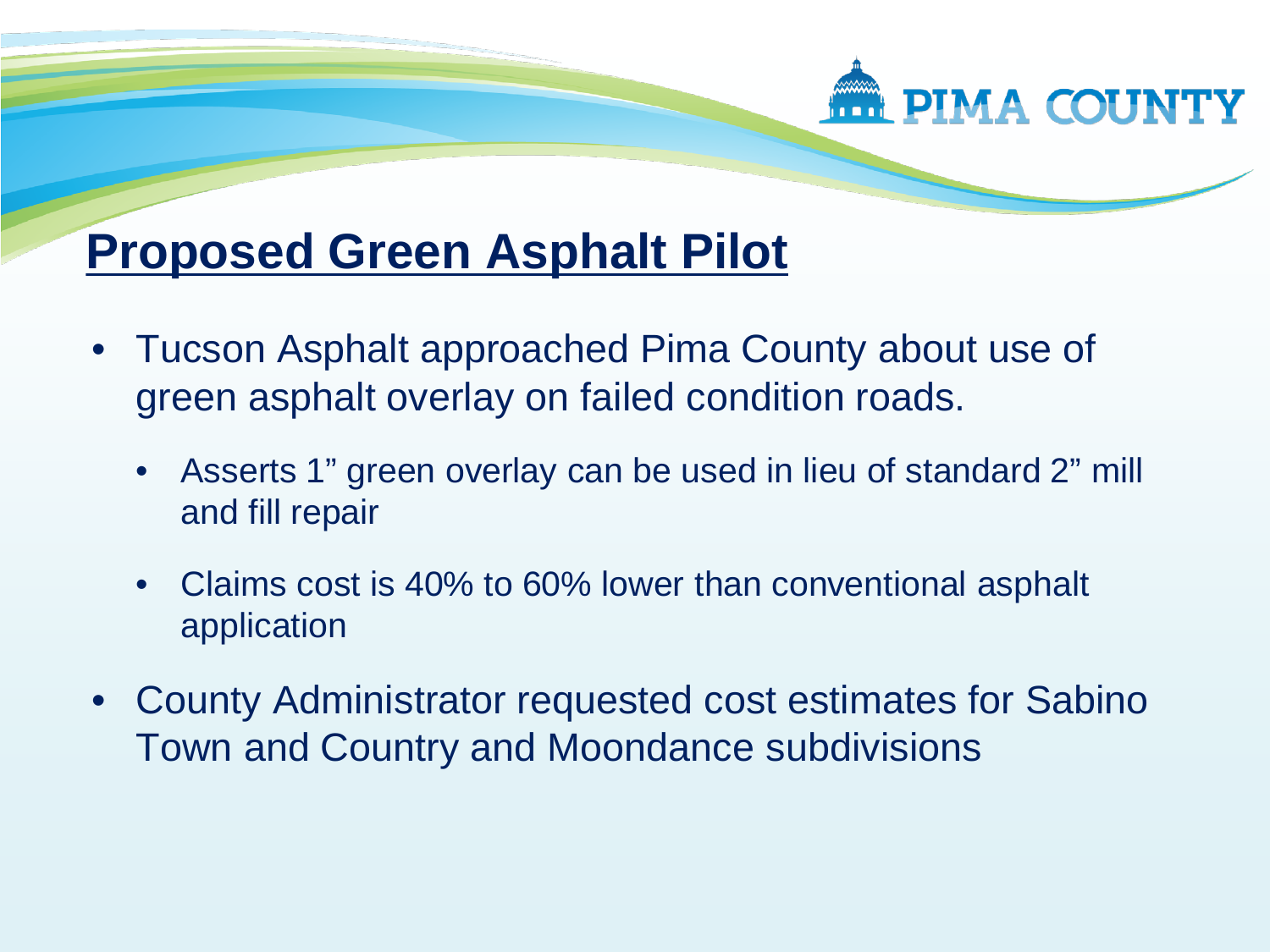

### **Proposed Green Asphalt Pilot**

- Sabino Town and Country
	- \$215,554 Pima County 2" mill & fill
	- \$126,721 Tucson Asphalt 1" green overlay
- Moondance
	- $\cdot$  \$124,595 Pima County 2" mill & fill
	- \$71,689 Tucson Asphalt 1" green overlay
- Tucson Asphalt quotes for initial application are roughly 40% less than County mill & fill estimate
- No data on performance or maintenance costs over time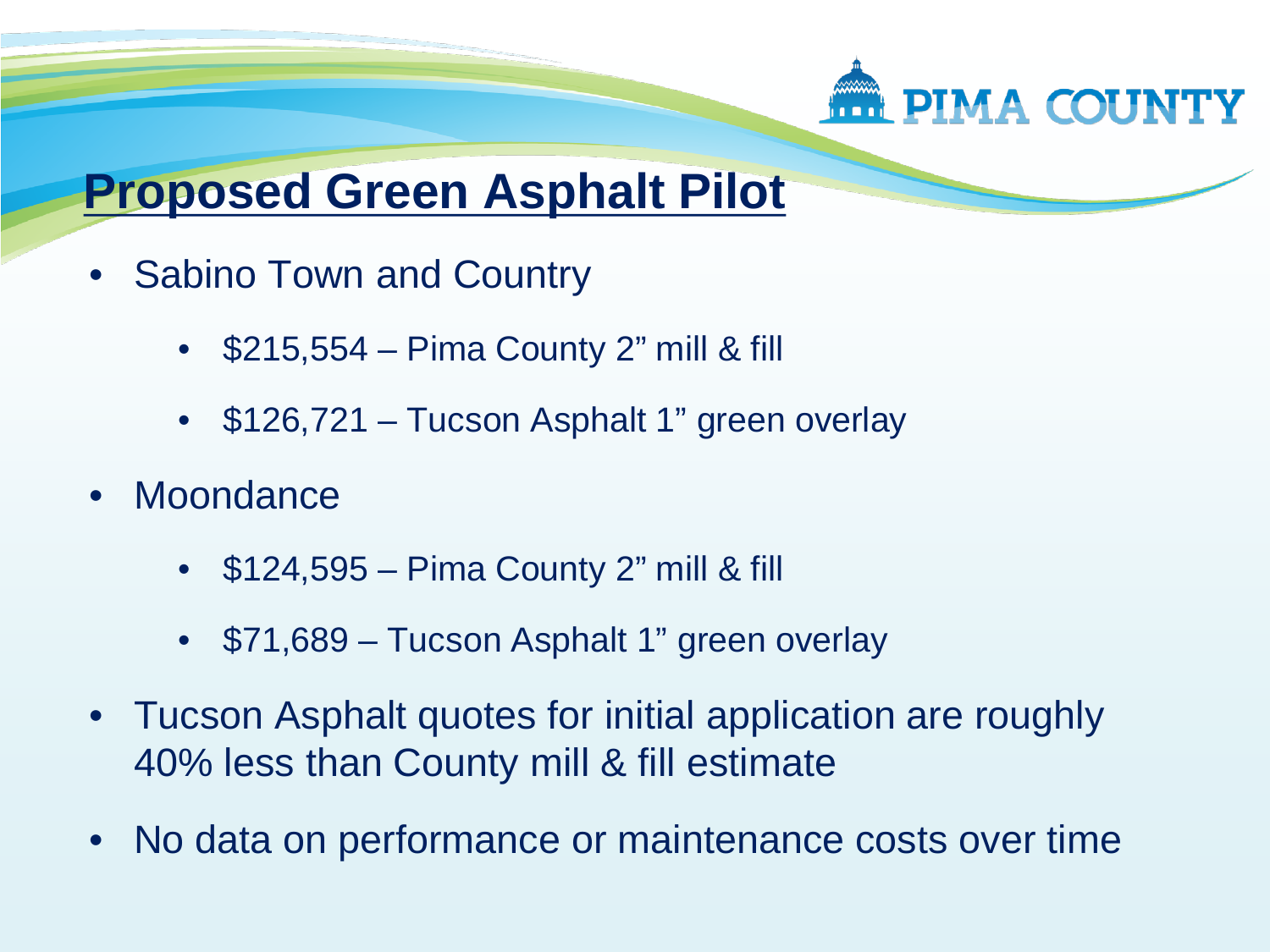# **1" Green Asphalt PASER Observations**

**PIMA COUNTY** 

| <b>Location</b>                                        | <b>Treatment</b> | <b>Date</b> | Cost <sup>1</sup> | <b>Condition</b>                                         | <b>PASER</b>            | PASER/Time <sup>2</sup> |
|--------------------------------------------------------|------------------|-------------|-------------------|----------------------------------------------------------|-------------------------|-------------------------|
| <b>Haciendas</b><br><b>Catalinas del</b><br><b>Rey</b> | 1" GA overlay    | 2013        | \$0.84/SF         | Significant crack<br>reflection over $\frac{1}{4}$ "     | $5/4$ on<br>side street | 1.10                    |
| <b>Lambert Acres</b>                                   | 1" GA overlay    | 2014        | \$0.84/SF         | Reflecting cracking<br>required surface seals<br>in 2017 | 6                       | 1.0                     |
| <b>Edgebrook</b>                                       | 1" GA overlay    | 9/2015      | \$0.84/SF         | 1/8" to 3/16" cracks                                     | 7                       | 1.0                     |
| <b>Sporting</b><br><b>Chance</b><br><b>Parking Lot</b> | 1" GA overlay    | 5/2017      | \$0.84/SF         | Minor reflective cracks                                  | 8                       | 2.0                     |
| <b>Silverbell</b><br><b>Terrace</b>                    | 1" GA overlay    | 8/2017      | \$0.84/SF         | $1/16$ " cracks                                          | 8                       | 2.0                     |

**<sup>2</sup>** PASER/Time: Measures degradation from PASER 10 to current PASER divided by time in years (0.3 used for no degradation).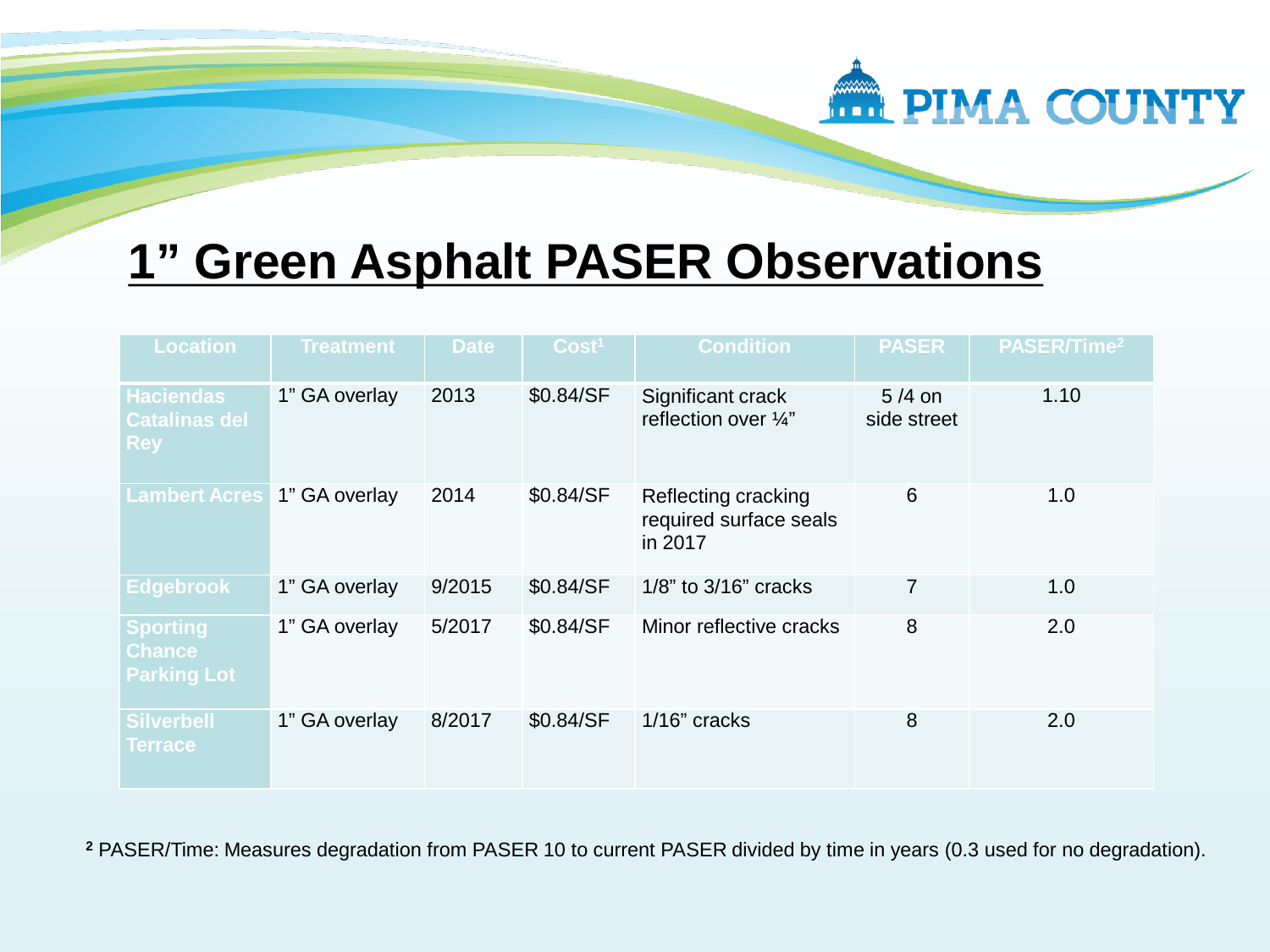#### PIMA COUNTY

### **2" Overlay PASER Observations**

| <b>Location</b>                                           | <b>Treatment</b>    | <b>Date</b> | Cost <sup>1</sup> | <b>Condition</b>                                   | <b>PASER</b> | PASER/Time <sup>2</sup> |
|-----------------------------------------------------------|---------------------|-------------|-------------------|----------------------------------------------------|--------------|-------------------------|
| <b>Belair Ranch</b><br>sub                                | 2" PAG 2<br>overlay | 2012        | \$1.18/SF         | 1/8" cracks                                        | 7            | 0.5                     |
| 49ers sub                                                 | 2" PAG 2<br>overlay | 2013        | \$1.18/SF         | $1/16$ " cracks                                    | 8            | 0.4                     |
| <b>Alvernon-Los</b><br><b>Reales to</b><br><b>Hughes</b>  | 2" PAG 2<br>overlay | 2014        | \$1.18/SF         | Few transverse cracks                              | 7            | 0.75                    |
| <b>El Moraga-</b><br><b>Goret to</b><br><b>Sweetwater</b> | 2" PAG 2<br>overlay | 2015        | \$1.18/SF         | No visible cracking                                | 8            | 0.67                    |
| <b>Anklam</b>                                             | 2" PAG 2<br>overlay | 2015        | \$1.18/SF         | 1/8" transverse and<br>3/16"reflective<br>cracking | 7            | 1.0                     |

**<sup>2</sup>** PASER/Time: Measures degradation from PASER 10 to current PASER divided by time in years (0.3 used for no degradation).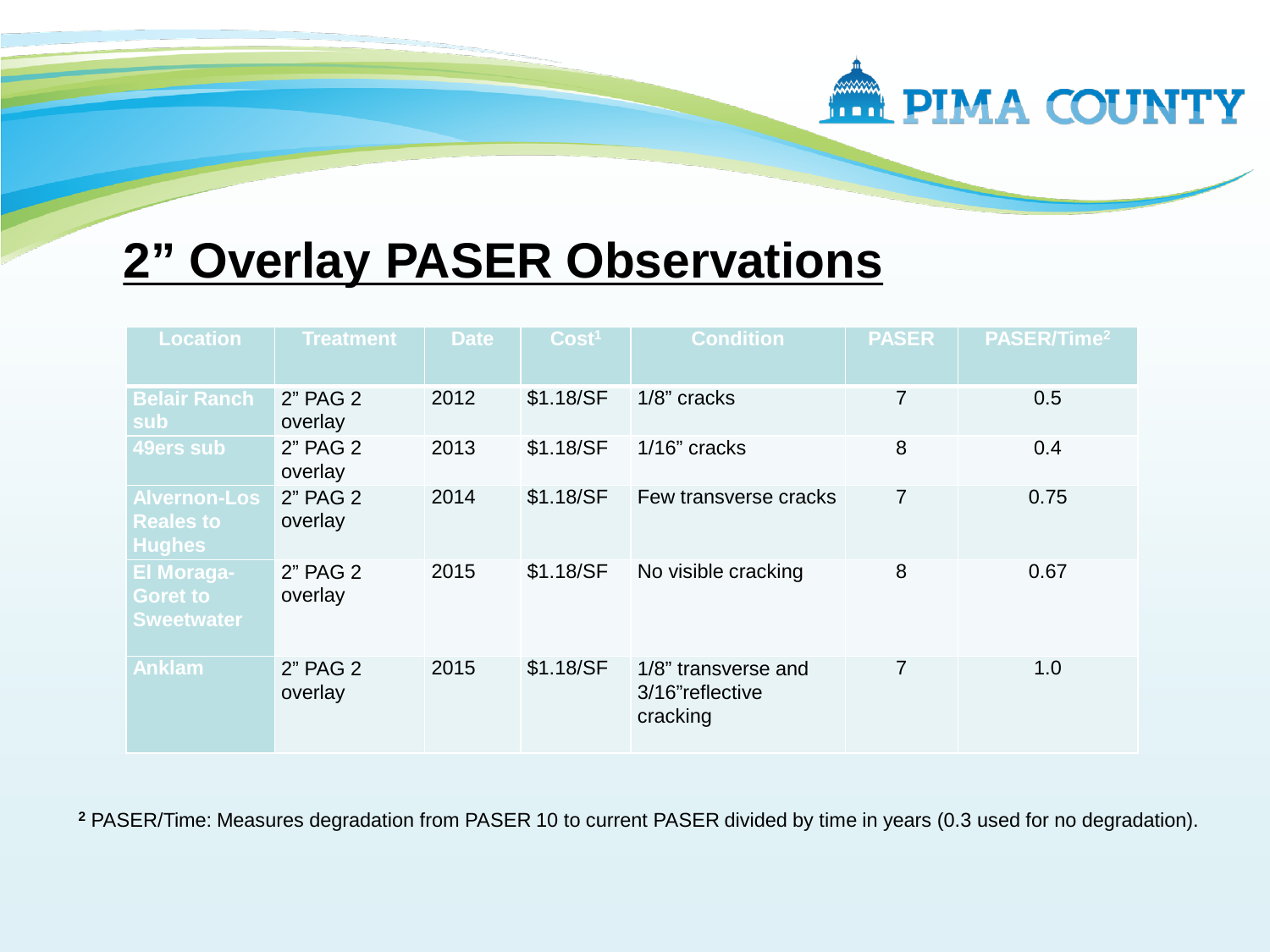#### PIMA COUNTY

## **2" Mill & Fill PASER Observations**

| <b>Location</b>                                                   | <b>Treatment</b>      | <b>Date</b> | Cost <sup>1</sup> | <b>Condition</b>                          | <b>PASER</b>   | PASER/Time <sup>2</sup> |
|-------------------------------------------------------------------|-----------------------|-------------|-------------------|-------------------------------------------|----------------|-------------------------|
| <b>Flair sub</b>                                                  | 2" PAG 2<br>mill/fill | 2013        | \$1.40/SF         | $\frac{1}{4}$ " transverse cracks         | $\overline{7}$ | 0.6                     |
| <b>Tucson</b><br><b>Mountain</b><br><b>Village sub</b>            | 2" PAG 2<br>mill/fill | 2014        | \$1.40/SF         | $1/16$ " cracks                           | 6              | 1.0                     |
| <b>Kain</b><br><b>Ruthrauff to</b><br><b>Curtis</b>               | 2" PAG 2<br>mill/fill | 2014        | \$1.40/SF         | 1/8" longitudinal and<br>transvers cracks | 7              | 0.75                    |
| <b>Silverbell</b><br><b>Goret to Ina</b>                          | 2" PAG 2<br>mill/fill | 2015        | \$1.40/SF         | Minor transvers cracks                    | 8              | 0.67                    |
| <b>Ironwood</b><br><b>Hills Cmo</b><br>Oeste to<br><b>Shannon</b> | 2" PAG 2<br>mill/fill | 2017        | \$1.40/SF         | No visible cracking                       | 10             | 0.3                     |

**<sup>2</sup>** PASER/Time: Measures degradation from PASER 10 to current PASER divided by time in years (0.3 used for no degradation).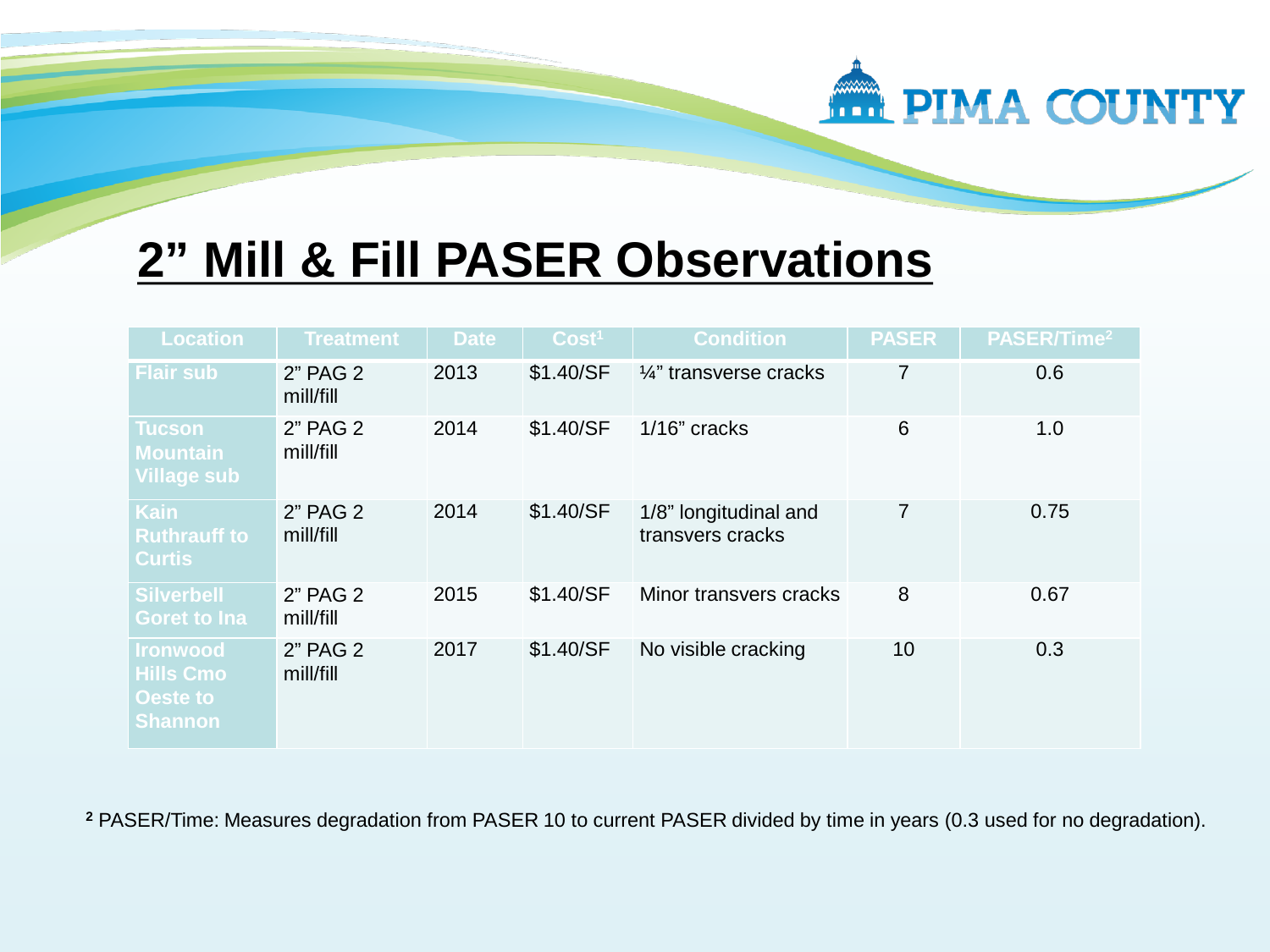

# **Summary of PASER Performance**

- Average PASER decline for 2" mill and fill 0.47 / year
	- □ Mill and fill treated road would decline to PASER 4 (failed) in 12 years
- Average PASER decline for 2" overlay 0.47 / year
	- □ 2" overlay treated road would decline to PASER 4 (failed) in 12 years
- Average PASER decline for 1" green overlay 1.42 / year
	- □ 1" green overlay treated road would decline to PASER 4 (failed) in 4 years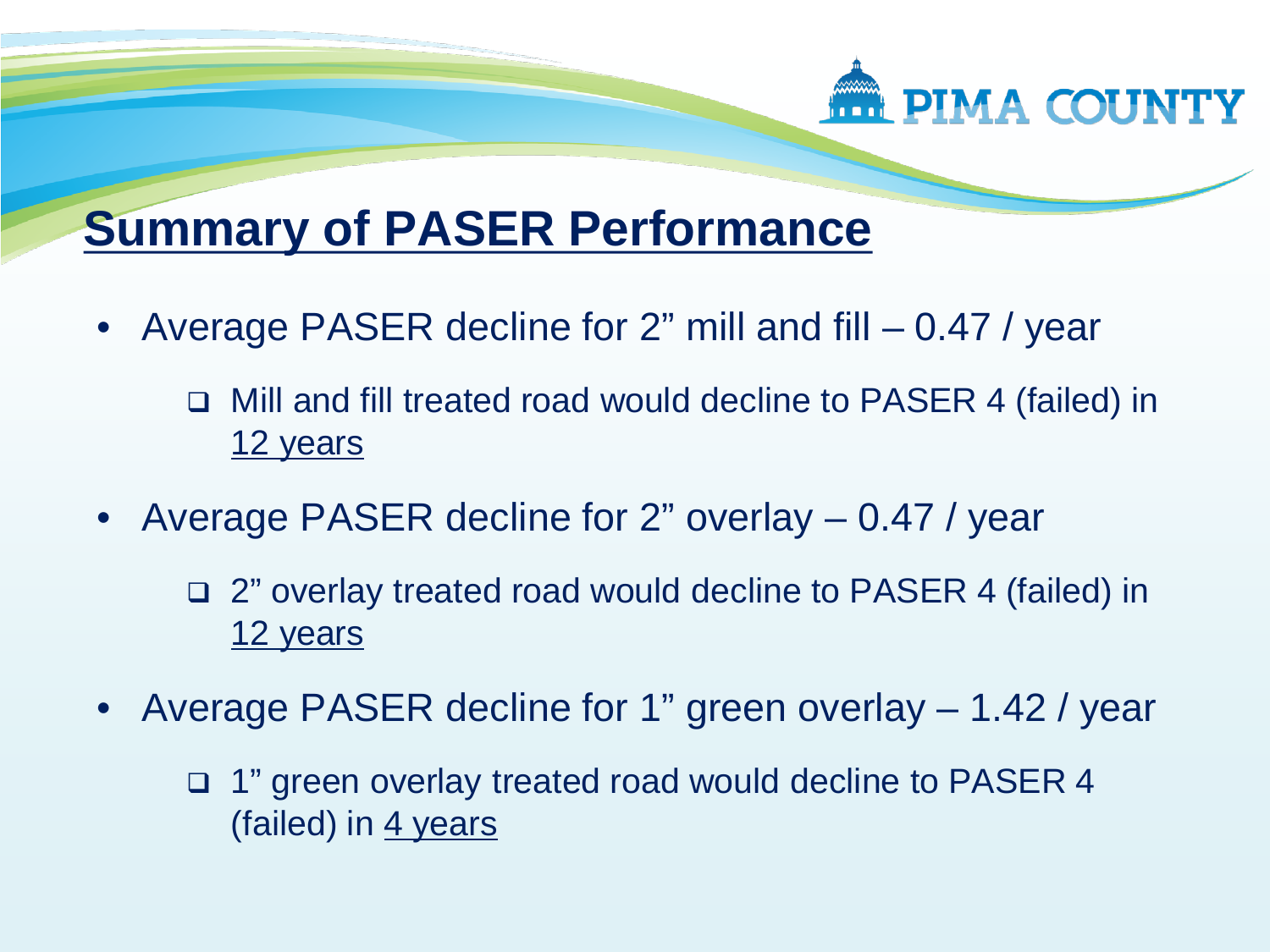

#### **Typical Pavement Condition Curve**

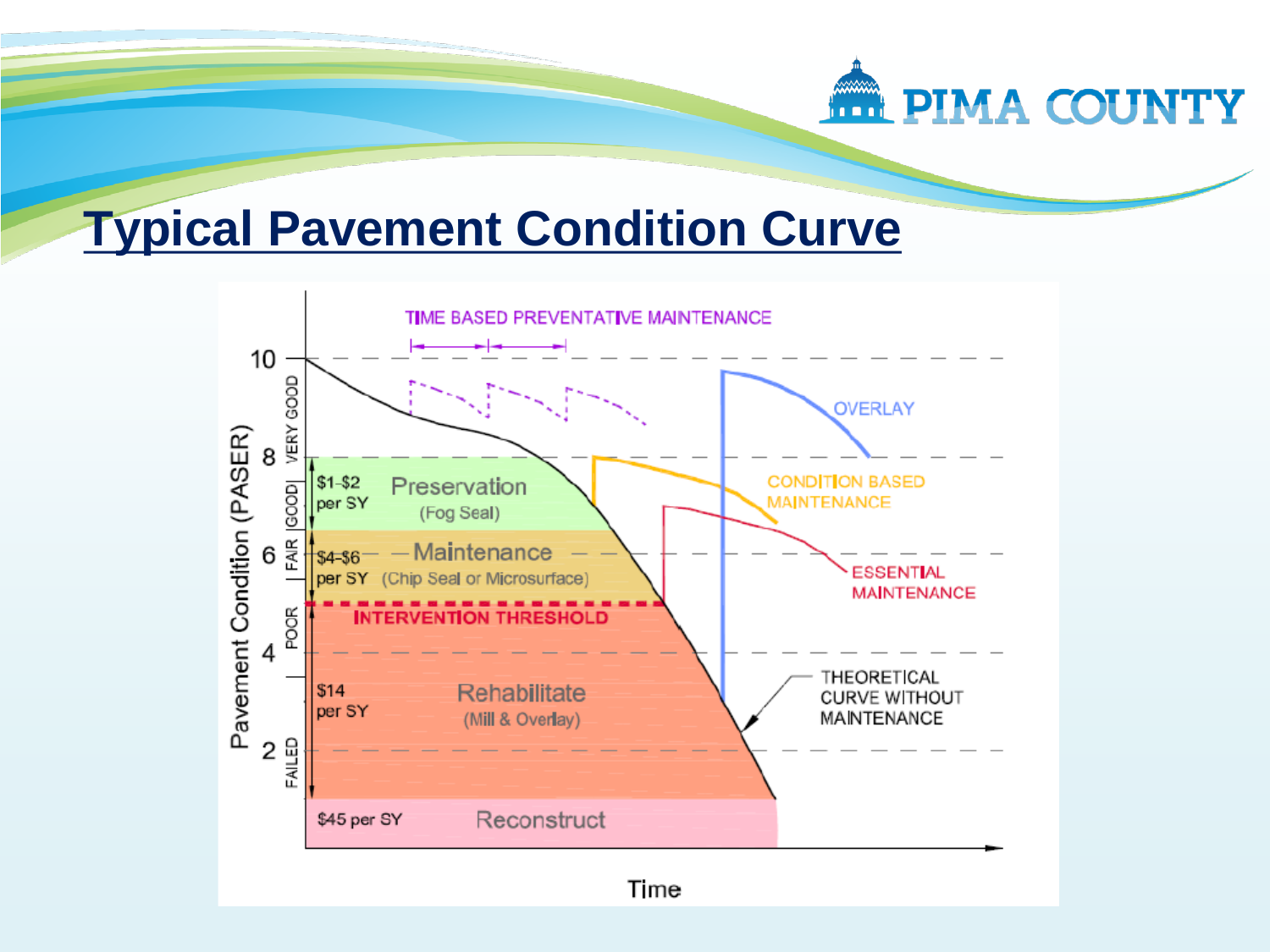

# **Analysis Limitations**

- Limited data available to evaluate performance
- Small sample size
	- Only more recent green overlay examples looked at since product mix has evolved from earlier applications
- Not controlled for traffic volumes or vehicle weight
- No verification of pavement condition or sub-grade prior to green asphalt treatment application
- Comprehensive analysis alternative methods requires more time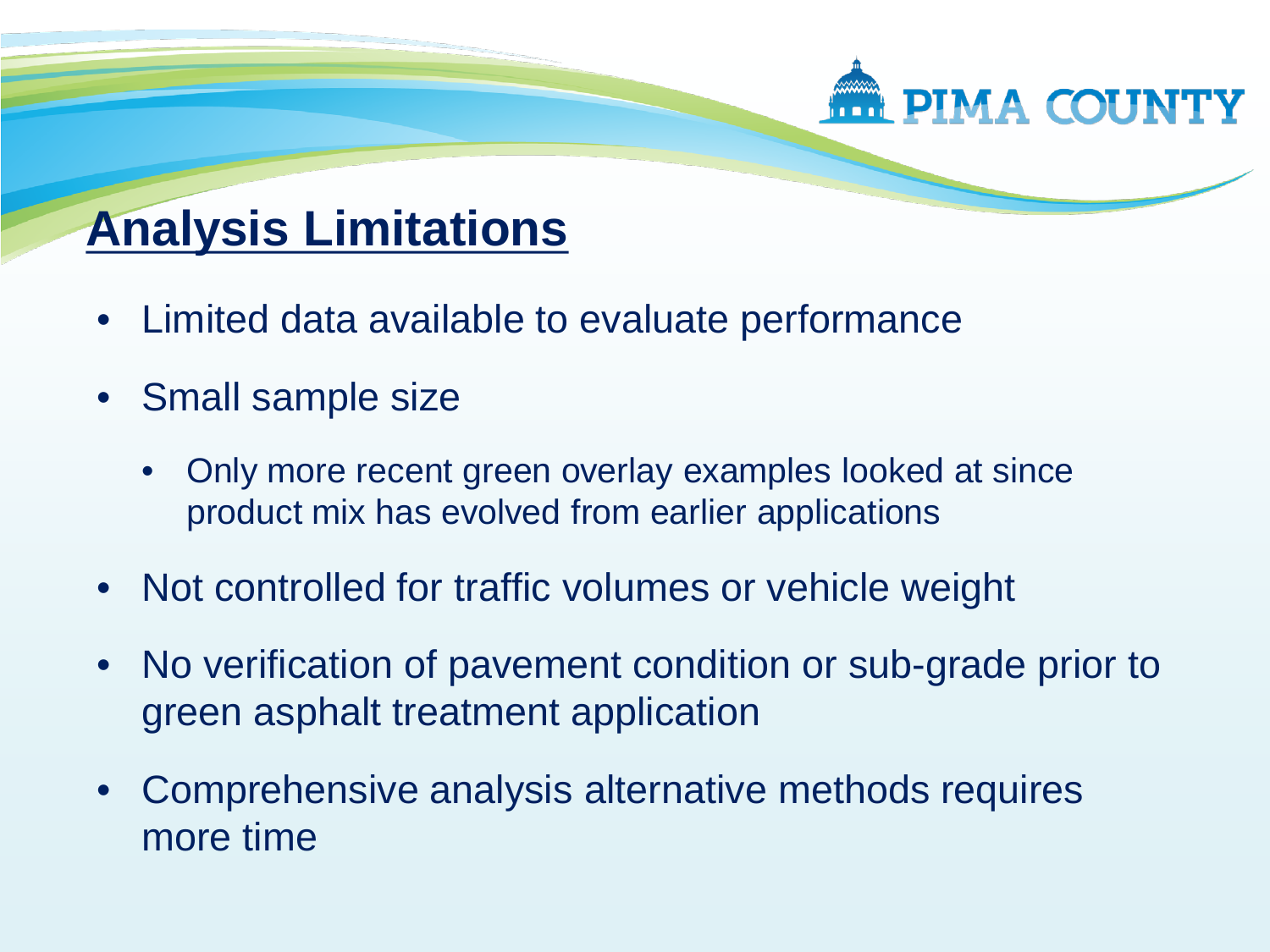

### **Preliminary Performance Summary**

- Mill & fill
	- Consistent with expectations for removing and replacing damaged structurally unsound pavement
- 2" standard overlay
	- Consistent with providing a semi-structural layer over existing moderately damaged but structurally sound pavement
- 1" green overlay
	- Inconsistent with fixing structurally failed pavement; likely performs well as a seal treatment to preserve surface
- Recommend waiting on DOT materials testing and evaluation project; expected results this July